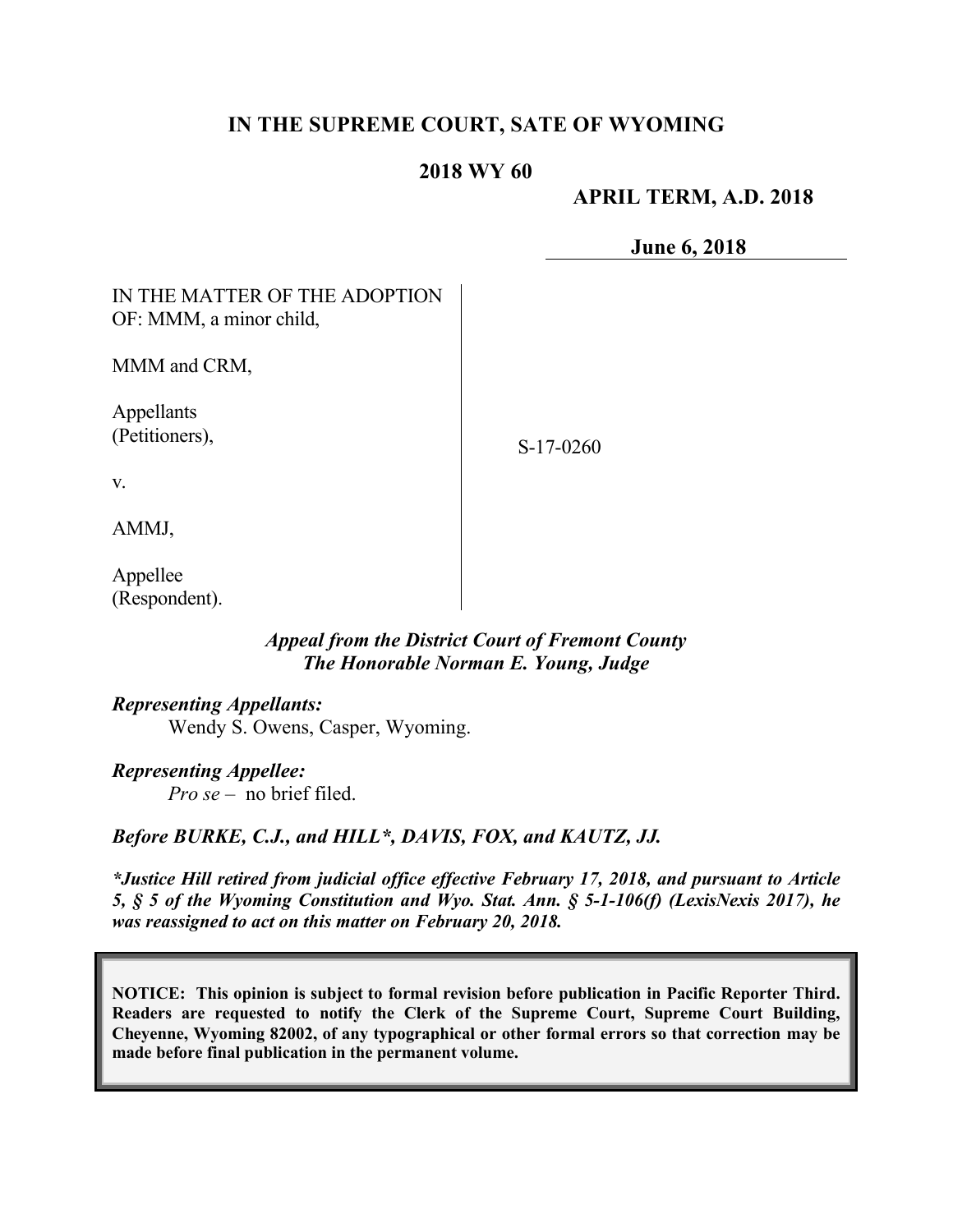### **FOX, Justice.**

[¶1] Father and Stepmother petitioned for a decree of adoption allowing Stepmother to adopt MMM without Mother's consent. The district court denied the petition, finding that Father and Stepmother failed to show by clear and convincing evidence that Mother willfully abandoned MMM or that she willfully failed to pay child support. Father and Stepmother appeal and we affirm.

#### *ISSUES*

[¶2] 1. Did the district court abuse its discretion when it found that Father and Stepmother failed to demonstrate by clear and convincing evidence that Mother willfully abandoned MMM?

2. Did the district court abuse its discretion when it found that Father and Stepmother failed to demonstrate by clear and convincing evidence that Mother willfully failed to pay child support during the relevant period?

### *FACTS*

[¶3] The facts in this case are generally undisputed. On November 5, 2008, MMM was born to Father and Mother, who were never married. Mother was a drug addict and was first arrested when MMM was two years old. She has spent a significant amount of time since then either in incarceration or in a court-ordered treatment program. MMM has lived the vast majority of her life with Father. Father and Stepmother were married on December 29, 2012, and MMM has resided with both since then.

[¶4] The district court entered a joint custody order in January 2013, granting Father primary physical custody of MMM, and granting Mother visitation by telephone every Tuesday from 5:00 to 6:00 p.m. for six months, with any other visitation at Father's discretion. The order set Mother's child support obligation at \$50 per month, and gave her the right to petition for modification of both visitation and child support after six months. Mother never petitioned to modify visitation or child support.

[¶5] From the date of the order through the date the petition for adoption was filed (except for nine months from January 8 to October 13, 2016, and four days in June of 2016), Mother has been incarcerated or in inpatient treatment for her drug addiction. Mother's contacts with MMM consisted of phone calls and letters from prison and phone calls during the brief period when she was not incarcerated. Mother agreed that her phone calls have been inconsistent, but testified that both she and Father share in the responsibility for those inconsistencies. Sometimes Father and Stepmother would not allow contact with MMM and, according to Mother, "this would go on for extended periods of time, and then I would get a letter saying it was okay to call again, and . . . I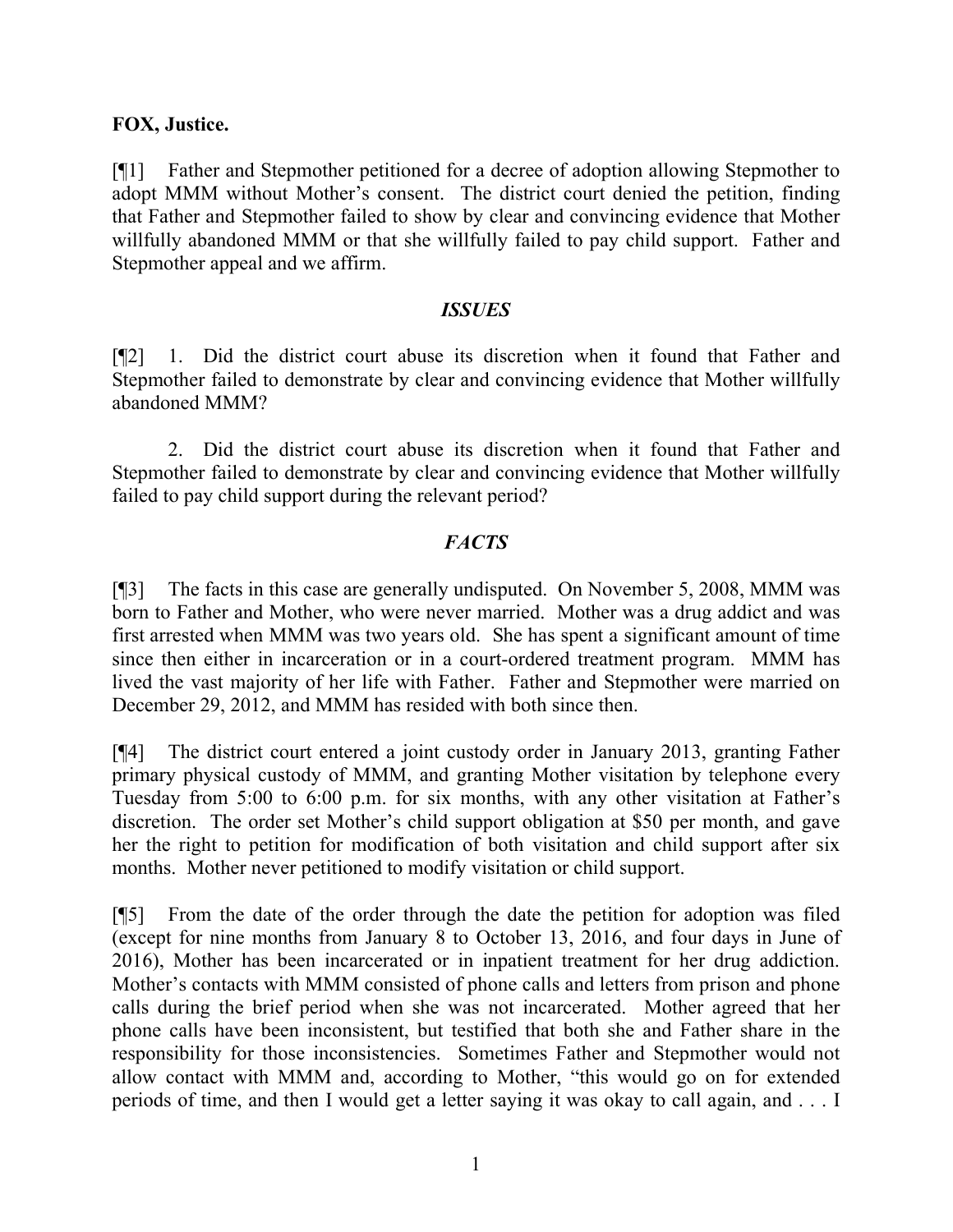would initiate phone calls." Mother explained that Father and Stepmother would ask her not to call when they were visiting extended family in Arizona. And, while she was incarcerated, it was difficult to make consistent calls because she was not always available at the time she was supposed to call, but that "at all times, [she] was doing what [she] could." Mother also explained that she had talked with Father, trying to rekindle their relationship, probably 15 to 20 times between January 2016 and October 2016. During that time frame, she spoke to MMM "about 12" times. She testified, "When I was supposed to call, I would call. Sometimes I was working and I didn't. And then after [Father] and I had a dispute on personal matters, it got awkward between us. And I, at that time, had started using, and I quit attempting to make contact."

[¶6] With respect to her relationship with MMM, Mother explained:

At this point, I'm at a very pivotal point in my life and in my drug addiction. Instead of going and doing my time this time, I have voluntarily went into a program that is brutal. . . . This time is different. I am at a different place. . . .

I at no point have agreed to or want to have my rights terminated. . . .

Like this is my last chance. . . . And the only thing I have is the knowledge that I have to try to fight for myself as a parent for my daughter.

[¶7] Father testified that Mother's contact with MMM was "sporadic" and that when she did not call as scheduled, "she would say it was because they were on lockdown or whatever reason." He described contact while Mother was in prison as being "good for two, three weeks straight, and then it might not be for a month or two months, and then we'd get one here, one there." During the time Mother was not in prison, the times for Mother's calls changed to accommodate MMM's dance schedule and "for two months, [Mother] was on point calling . . . and then all of a sudden nothing again." Mother told Father that the scheduled time conflicted with her work schedule so, again, they changed the time, but "she never tried to call again." Father also testified that Mother never sent MMM a birthday card, or anything for her birthday or Christmas, and that Mother had not called since the adoption petition was filed.

[¶8] Occasionally, while she was incarcerated, Mother held jobs and made approximately 30 cents an hour, but the record does not indicate the total amount she earned. In 2014, Mother's grandmother gave her some money, but the amount and frequency of those gifts are not contained in the record either. During the nine months when she was not confined, Mother worked part-time as a seasonal flagger for a road construction company and earned approximately \$200 at that job. Mother made one \$50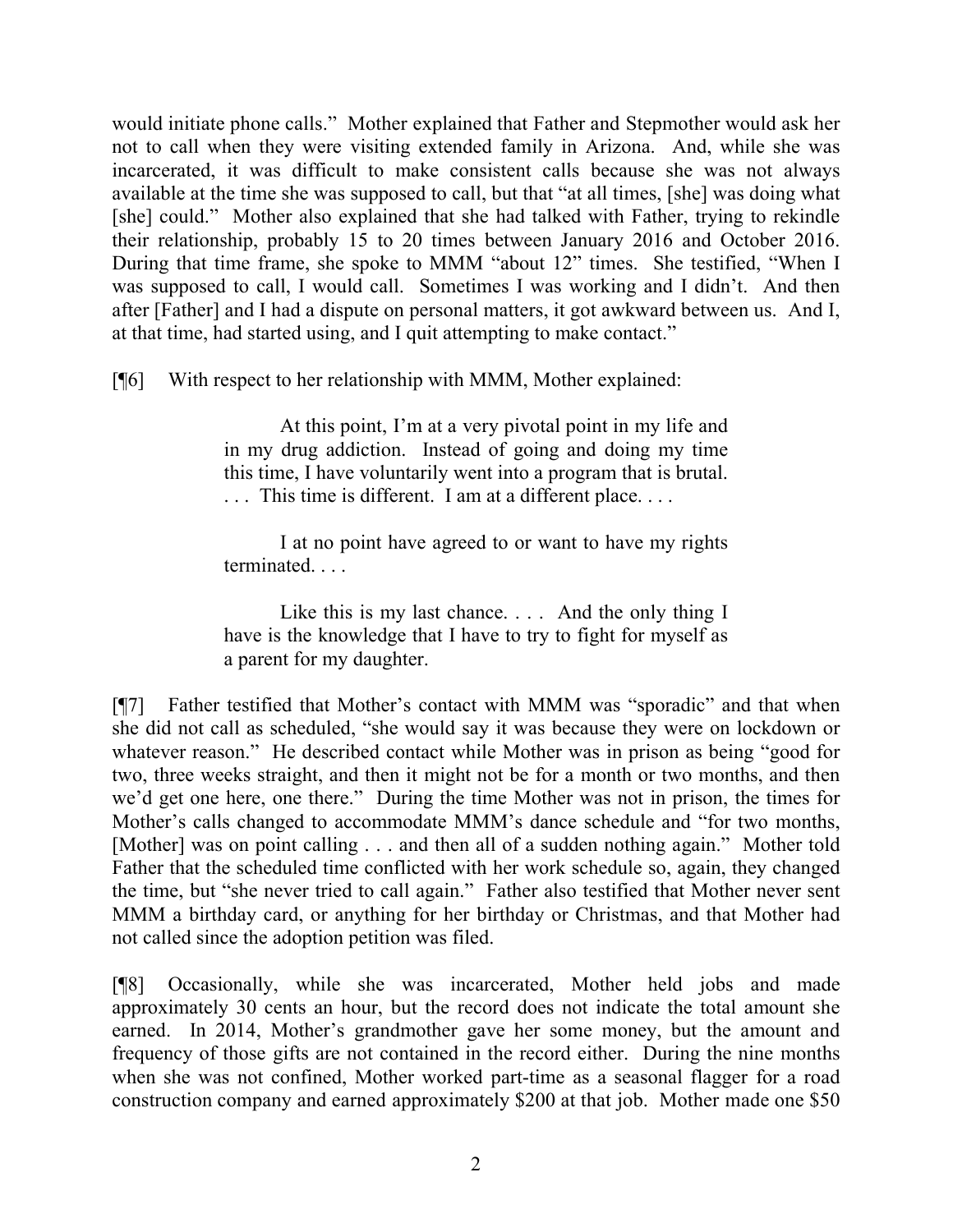child support payment in January 2013 and has made no other support payments. Mother contributed nothing toward child support from her income at any of her jobs or from the money her grandmother gave her. Mother admitted that she "could have prioritized and sent money to [MMM]; however, when I spoke to [Father] about it, he . . . stated they were not hurting for money, and that it wasn't that big of a deal."

[¶9] Father and Stepmother petitioned for a decree of adoption in favor of Stepmother, without the consent of Mother, alleging that Mother willfully abandoned MMM and willfully failed to provide court-ordered child support. The district court found that Father and Stepmother failed to demonstrate by clear and convincing evidence that Mother intended to abandon MMM or that Mother's failure to pay child support was willful. This timely appeal followed.

# *STANDARD OF REVIEW*

[¶10] The decision to grant or deny an adoption without parental consent is within the discretion of the district court. *In Interest of SO*, 2016 WY 99, ¶ 10, 382 P.3d 51, 54 (Wyo. 2016); *In re Adoption of JRH*, 2006 WY 89, ¶ 13, 138 P.3d 683, 686 (Wyo. 2006).

> "In determining whether there has been an abuse of discretion, the ultimate issue is whether or not the court could reasonably conclude as it did." *GWJ v. MH (In re BGH)*, 930 P.2d 371, 377-78 (Wyo. 1996) (quoting *Martinez v. State*, 611 P.2d 831, 838 (Wyo. 1980)). "A court does not abuse its discretion unless it acts in a manner which exceeds the bounds of reason under the circumstances." *GWJ*, 930 P.2d at 377.

*SO*, 2016 WY 99, ¶ 11, 382 P.3d at 54. We must determine whether the evidence is sufficient to support the decision of the district court and, in reviewing the evidence, "we accept the successful party's submissions, granting them every favorable inference fairly to be drawn and leaving out of consideration conflicting evidence presented by the unsuccessful party." *Id*. (quoting *Basolo v. Basolo*, 907 P.2d 348, 353 (Wyo. 1995)).

# *DISCUSSION*

[¶11] Father and Stepmother sought the adoption of MMM pursuant to two statutory provisions: Wyo. Stat. Ann. § 1-22-110(a)(iii) (willful abandonment) and Wyo. Stat. Ann. § 1-22-110(a)(iv) & (ix) (willful failure to pay child support). The district court concluded that they had failed to establish the requirements of either statute by clear and convincing evidence. Father and Stepmother argue that the district court abused its discretion. We first examine whether the district court abused its discretion when it found that Father and Stepmother did not prove Mother willfully abandoned MMM. We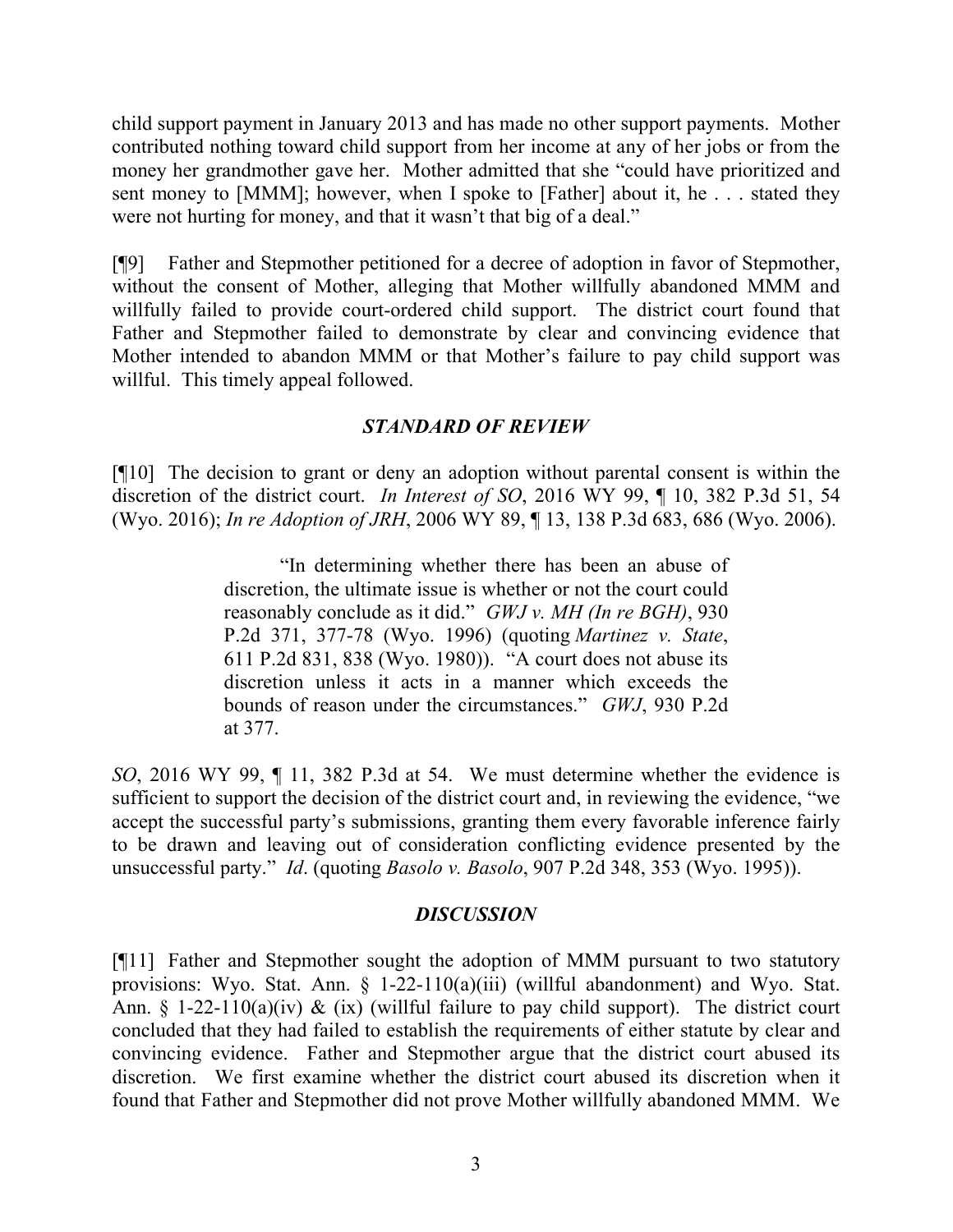will then turn to the question of whether the district court abused its discretion when it concluded that Father and Stepmother did not prove that Mother willfully neglected to pay child support.

# *I. Did the district court abuse its discretion when it found that Father and Stepmother failed to demonstrate by clear and convincing evidence that Mother willfully abandoned MMM?*

[ $[12]$  Wyo. Stat. Ann. § 1-22-110(a)(iii) (LexisNexis 2017) provides that "the adoption of a child may be ordered without the written consent of a parent . . . if the court finds that the . . . nonconsenting parent or parents have: (iii) Willfully abandoned or deserted the child." A finding of "willful abandonment" requires the manifestation of an actual intent to sever parental relations. *In re Adoption of TLC*, 2002 WY 76, ¶ 16, 46 P.3d 863, 870 (Wyo. 2002) (citing *In re Adoption of Voss*, 550 P.2d 481, 487 (Wyo. 1976)). "A certain degree of parental inattention, neglect or temporary absence is not enough to establish willful abandonment." *Id*. at ¶ 15 (citing *In re Adoption of Female Child X*, 537 P.2d 719, 721 (Wyo. 1975); *In re Adoption of Strauser*, 65 Wyo. 98, 196 P.2d 862, 868 (1948)). Further, incarceration does not toll "a nonconsenting parent's familial obligations; however, when determining 'abandonment,' the trial court should consider whether an incarcerated nonconsenting parent, unable to fulfill the customary parental duties of an unrestrained parent, has nonetheless pursued the opportunities and options which may be available to carry out such duties to the best of his or her ability." *TLC*, ¶ 17, 45 P.3d at 870. In addition,

> because the right to associate with one's child is a fundamental right protected by the Wyoming and United States Constitutions, adoption statutes are strictly construed when the proceeding is against a nonconsenting parent, and every reasonable intendment is made in favor of that parent's claims. [*In re Adoption of CF*, 2005 WY 118, ¶ 11, 120 P.3d 992, 999 (Wyo. 2005)]. "[T]he party requesting adoption bears the burden of proving the existence of at least one of the statutory factors by clear and convincing evidence." *Id.* We have defined clear and convincing evidence as "that kind of proof which would persuade a trier of fact that the truth of the contention is highly probable." *Id.*

*In re Adoption of JRH*, 2006 WY 89, ¶ 13, 138 P.3d 683, 686-87 (Wyo. 2006). "Adoptions can occur without the consent of a parent only under certain statutorily delineated circumstances. Because of the fundamental liberty interest at stake, the applicable statutes must be strictly construed." *TLC*, ¶ 11, 46 P.3d at 868.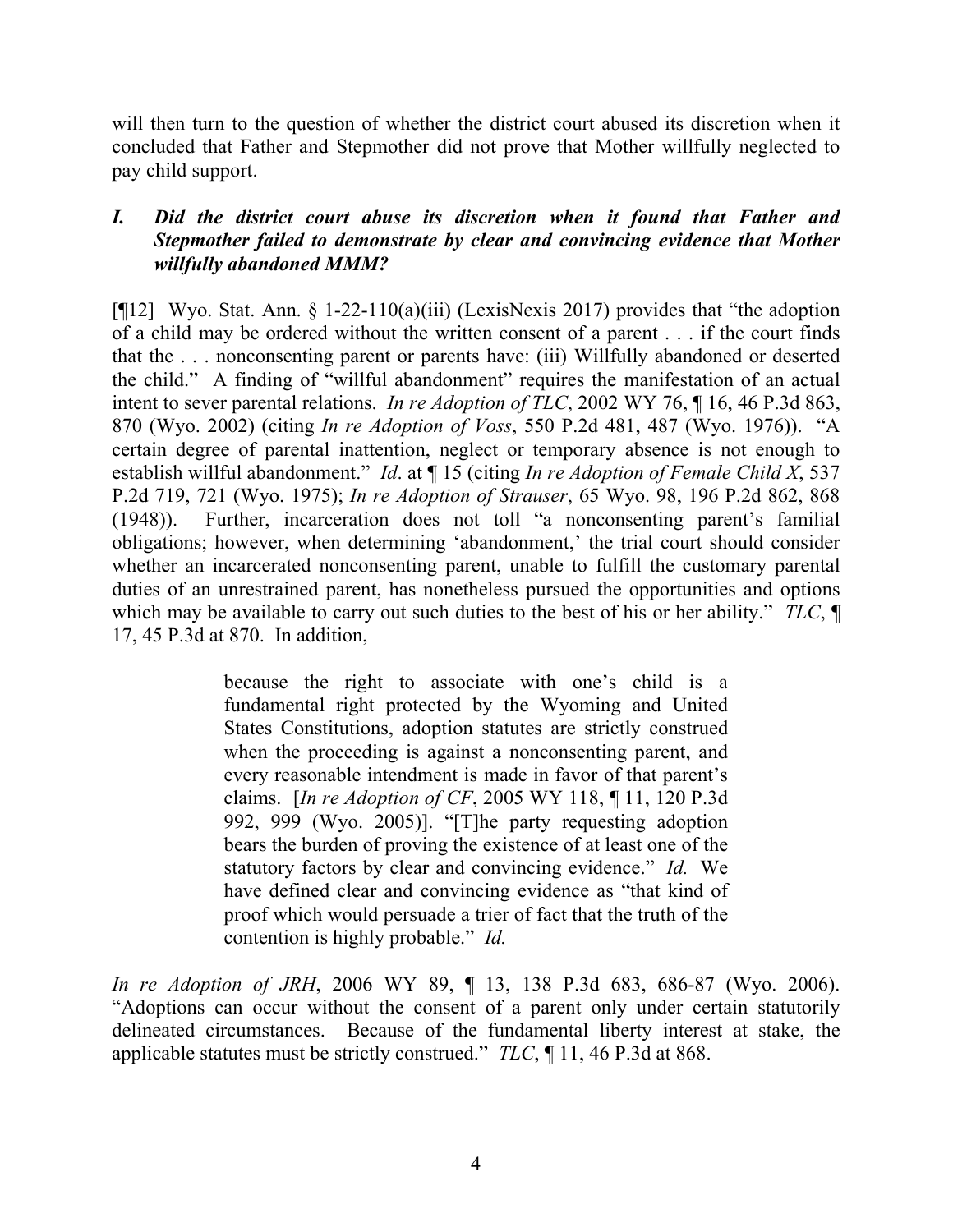[¶13] The district court relied upon *TLC* in reaching its conclusion that Father and Stepmother failed to demonstrate willful abandonment by clear and convincing evidence. There, the district court determined that TLC's father, who had been incarcerated for a portion of the time at issue, willfully abandoned TLC. *TLC*, 2002 WY 76, ¶ 15, 46 P.3d at 869. The father had "sporadic contact" with TLC over her lifetime and he failed to exercise regular visitation while he was not incarcerated. *Id*. at ¶ 15, 46 P.3d at 870. However, while he was in prison, the father telephoned TLC monthly and wrote occasional letters. We reversed, explaining that monthly telephone calls and occasional letters indicated that the father was attempting "to maintain contact with his daughter to the best of his ability while incarcerated." *Id*. at ¶ 17, 46 P.3d at 870. We held that the facts, as found by the district court, "indicatered that Father attempted to maintain contact, and at least while incarcerated did maintain consistent contact, with his daughter." *Id*. at ¶ 19.

[¶14] The district court here found that Mother's "contacts with MMM were sporadic at best," but concluded that Father and Stepmother "failed to demonstrate by clear and convincing evidence that [Mother] has evidenced an intent to sever her parental relationship with MMM." This finding is adequately supported by the record. Like the father in *TLC*, Mother's sporadic contact—her telephone calls and letters from prison show that she attempted to maintain contact with MMM. Many of Mother's lapses in communication with MMM resulted from restrictions associated with her incarceration and her work schedule. In addition, not all the blame rests on Mother, as Father and Stepmother requested that Mother not call during certain periods of time.

[¶15] Father and Stepmother argue that because Mother quit trying to contact MMM sometime in 2016, she willfully abandoned her. Abandonment requires "conduct by the parent . . . 'which evinces a settled purpose to forego all parental duties and relinquish all parental claims to the child.' It involves more than temporary absence or neglect of parental duty." *Voss*, 550 P.2d at 486-87 (quoting *Strauser*, 65 Wyo. 98, 196 P.2d at 868). Here, Mother admitted that she ceased contacting MMM after she had "started using" again. The district court did not discuss this when it concluded that Father and Stepmother failed to prove Mother abandoned MMM. However, examining the facts in the light most favorable to Mother, as we are required to do under our standard of review, we conclude that Mother's failure to contact MMM while she was using drugs was a temporary neglect of her parental duty, not a fact that established a "settled purpose" to "relinquish all parental claims" to MMM.

[¶16] The district court did not abuse its discretion when it concluded that Father and Stepmother failed to show willful abandonment by clear and convincing evidence, as required by Wyo. Stat. Ann.  $\S$  1-22-110(a)(iii).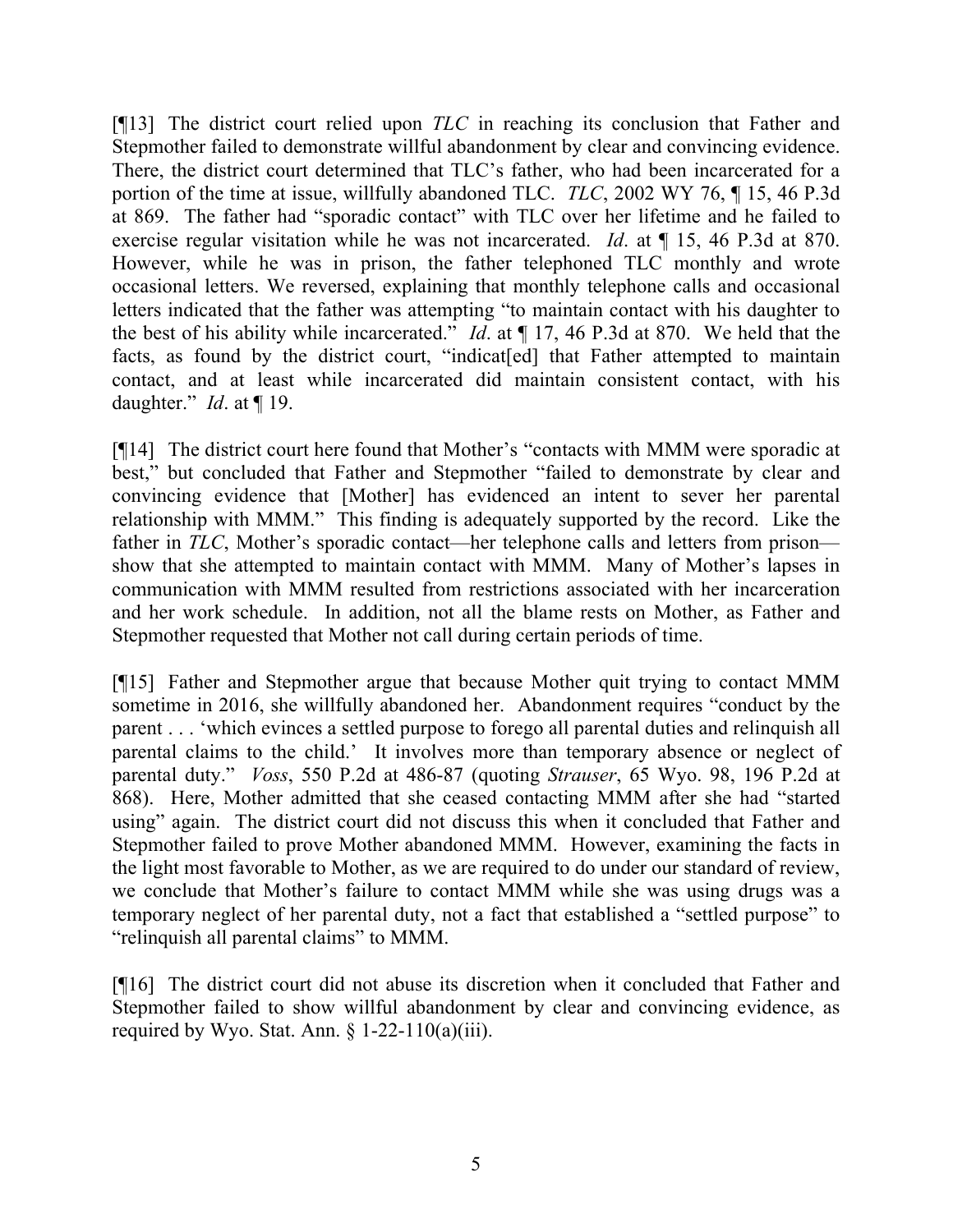# *II. Did the district court abuse its discretion when it found that Father and Stepmother failed to demonstrate by clear and convincing evidence that Mother willfully failed to pay child support during the relevant period?*

[¶17] Adoption may be ordered without the consent of a parent if the court finds that the nonconsenting parent:

> (iv) Willfully failed to contribute to the support of the child for a period of one (1) year immediately prior to the filing of the petition to adopt and has failed to bring the support obligation current within sixty (60) days after service of the petition to adopt; or

> . . . . (ix) Willfully failed to pay a total dollar amount of at least seventy percent (70%) of the court ordered support for a period of two (2) years or more and has failed to bring the support obligation one hundred percent (100%) current within sixty (60) days after service of the petition to adopt.

Wyo. Stat. Ann. § 1-22-110(a)(iv) & (ix) (LexisNexis 2017). It is undisputed that Mother's failure to pay child support could qualify under both these provisions as a basis for allowing adoption of MMM without her consent. The district court's decision turned on the question of whether Mother's failure to pay was willful. The district court concluded that it was not:

> [Father and Stepmother] have failed to prove by clear and convincing evidence that [Mother's] failure to pay support was willful. [Mother] was incarcerated for all but 9 months of the relevant period. The Court concludes that her failure to pay while incarcerated was due primarily to her lack of ability to pay. For the brief period [Mother] was not incarcerated, she had limited means and to a certain extent may have been reassured by [Father] that she did not need to pay.

Father and Stepmother argue that this conclusion was an abuse of discretion because Mother's willfulness is shown by the fact that she earned some money working when she was not in prison and at her various jobs while she was incarcerated, and Mother's grandmother had sent her some money, yet Mother failed to make any contributions to her child support obligation.

[¶18] Father and Stepmother rely on *In re Adoption of RMS*, 2011 WY 78, 253 P.3d 149 (Wyo. 2011) and *In re Adoption of AMP*, 2012 WY 132, 286 P.3d 746 (Wyo. 2012), to support their contention that Mother's failure to pay child support was willful. In *RMS*,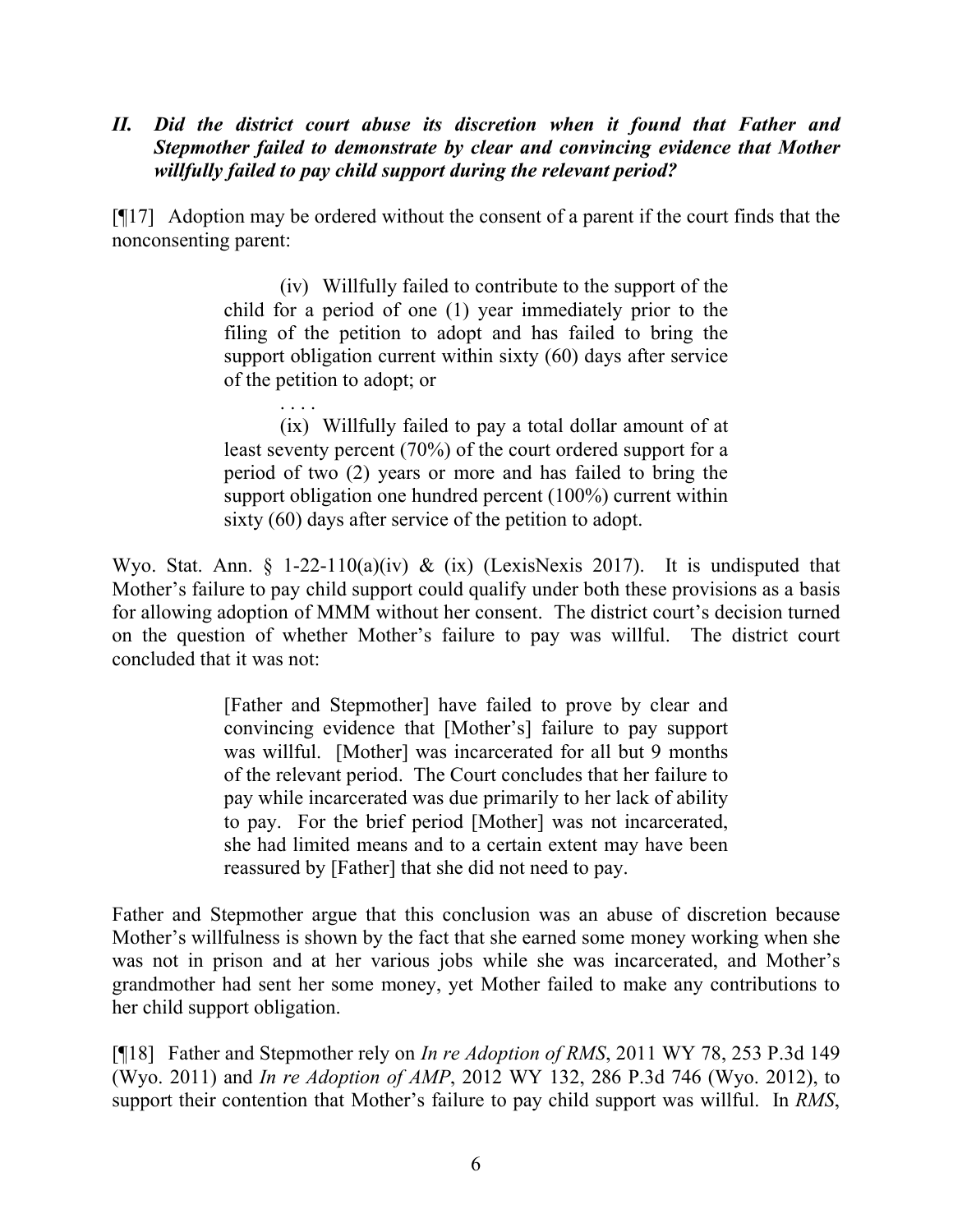the district court granted the father and stepmother's petition for adoption. 2011 WY 78, ¶ 6, 253 P.3d at 150. On appeal, the mother asserted that the district court abused its discretion because the evidence showed that her failure to pay child support was not willful since she was unemployed and did not have the ability to pay. *Id*. at ¶ 13. The mother quit her job shortly after the child support order was entered, and, "although she testified that she applied for jobs after that, without success, she did not take other steps to improve her prospects of becoming employed such as registering with an employment service or finishing the GED program . . . ." *Id*. at ¶ 16, 253 P.3d at 153. In addition, the mother received payment for babysitting her cousin's children, but did not pay any of that income toward child support even though her living expenses were paid by her parents. *Id.* We concluded that the district court had not abused its discretion when it concluded that the mother's failure to pay was willful. *Id*.

[¶19] In *AMP*, the father lived in his father's home, had part-time employment, and paid child support until he was terminated for "Job Abandonment." 2012 WY 132, ¶ 4, 286 P.3d at 747. Eleven months later, he enlisted in the Air Force. *Id*. He failed to make child support payments during the interim when he was unemployed and was being supported by his father and, again, after his basic training had ended. *Id*. at ¶ 16-17, 286 P.3d at 751. The district court found that the father was not credible when he testified regarding his attempts to "create a 'military allotment.'" *Id*. at ¶¶ 17, 19, 286 P.3d at 751, 752. Relying, in part, on these credibility findings, the court concluded that the father's willful failure to make child support payments had been proved by clear and convincing evidence. *Id*. at ¶ 19, 286 P.3d at 752. On appeal, we concluded that the district court's decision was supported by the evidence:

> [The father] did not make a reasonable effort to find employment and support his son. [The father] was unemployed for the entire year in 2010, but did not engage the assistance of a job service agency and did not seek to advance his employment prospects by enrolling in college courses or other job training programs. Further, despite [the father's] claim that he did not receive compensation during his time in basic training, the evidence unequivocally established that [the father] received military pay in March, before he was served with the adoption petition. He did not contribute any of that pay to his child support obligation. Additionally, [the father's] credibility was seriously undermined by his shifting testimony as to the timing of his attempt to create a military allotment and the fact that no child support payments had been made via allotment or otherwise as of the date of the adoption hearing, nearly a year after he completed basic training.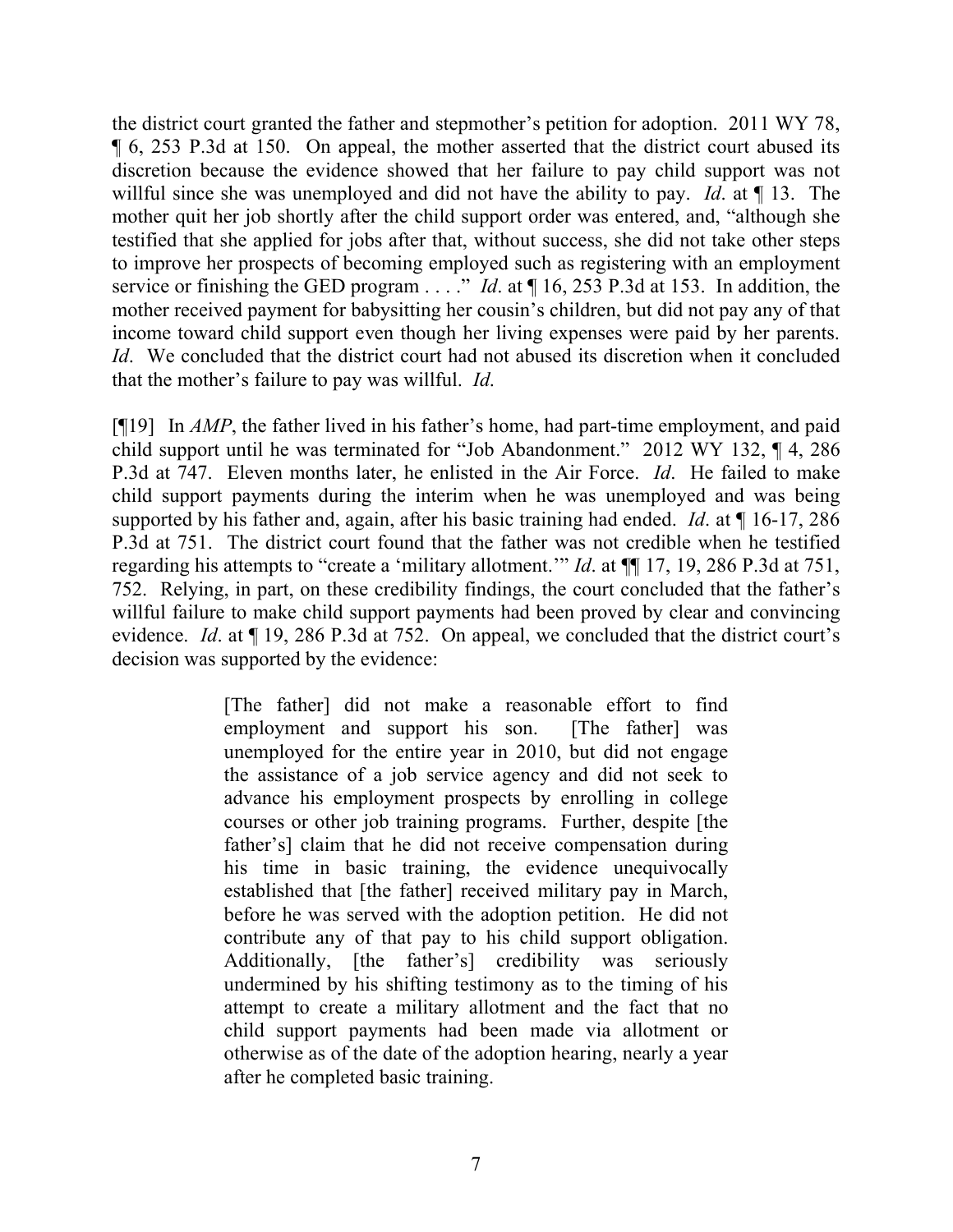*Id.* at  $\llbracket 20, 286$  P.3d at 752-53 (citation omitted).

[¶20] Neither *RMS* nor *AMP* persuades us that the district court here abused its discretion when it concluded that Mother's failure to pay child support was not willful, particularly in light of the requirement that the district court make "every reasonable intendment" in favor of Mother. *See In re Adoption of CF*, 2005 WY 118, ¶ 11, 120 P.3d 992, 999 (Wyo. 2005). We must keep in mind that our review of these cases was for abuse of discretion and thus our decision was limited to an assessment of whether the district court could reasonably have concluded as it did. *AMP*, 2012 WY 132, ¶ 9, 286 P.3d at 748; *RMS*, 2011 WY 78, ¶ 7, 253 P.3d at 151.

[¶21] We have explained the importance of the willfulness requirement as follows:

Clearly, by inclusion of the modifying term "willfully" the statute draws a distinction, as it must, between the parent who though financially able to pay his court-ordered child support is unwilling to do so, and the parent who though willing to pay his court-ordered child support is financially unable to do so. "A natural parent's failure to support his or her child does not obviate the necessity of the parent's consent to the child's adoption, where the parent's financial condition is such that he or she is unable to support the child." 2 Am. Jur. 2d *Adoption* § 88 (1974).

Moreover, this court has defined willfully in the context of Wyo. Stat. Ann. § 1-22-110 as "intentionally, knowingly, purposely, voluntarily, consciously, deliberately, and without justifiable excuse, as distinguished from carelessly, inadvertently, accidentally, negligently, heedlessly or thoughtlessly." *Matter of Adoption of CCT*, 640 P.2d 73, 76 (Wyo. 1982).

*In re Adoption of ADA*, 2006 WY 49, ¶ 9, 132 P.3d 196, 200-01 (Wyo. 2006) (quoting *TLC*, 2002 WY 76, ¶¶ 27-28, 46 P.3d at 873 (some citations omitted)). In determining willfulness, courts "look at whether the parent has demonstrated, through whatever financial means available to him, that the parent has not forgotten his statutory obligation to his child. Willfulness is rarely shown directly and there is often conflicting evidence on the element." *RMS*, 2011 WY 78, ¶ 14, 253 P.3d at 152 (citation omitted).

[¶22] Although "a parent's inability or lack of means to pay may refute an allegation of willful failure to pay child support, that does not mean a parent's unemployment, and resulting inability to pay child support, is always excusable." *RMS*, 2011 WY 78, ¶ 14, 253 P.3d at 152. "A parent has the responsibility to pay child support in accordance with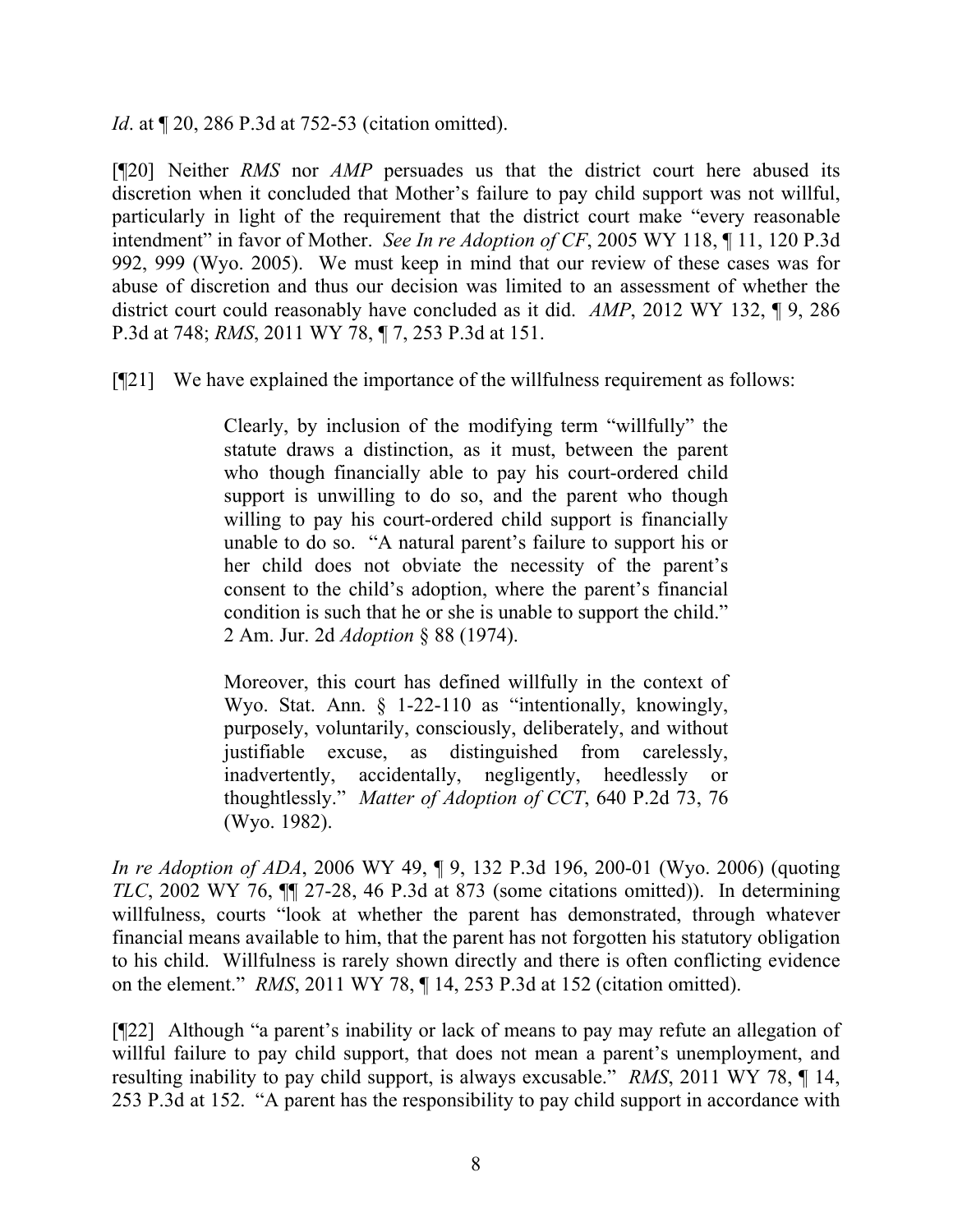his or her financial ability." *Id*. Moreover, "[i]ncarceration, standing alone, does not provide the direct intent necessary to constitute willful failure to pay under the pertinent statute." *TLC*, 2002 WY 76, ¶ 34, 46 P.3d at 874. However, incarceration does not "provide[] total justification for nonpayment of child support." *Id*. at ¶ 36, 46 P.3d at 875. "[T]he focus must remain on the parent's intent and ability to pay. The courts should look at whether the parent has demonstrated, through whatever financial means available to him, that the parent has not forgotten his statutory obligation to his child." *Id.*; *ADA*, 2006 WY 49, 14, 132 P.3d at 202 (citation omitted).

[¶23] *Matter of Adoption of CCT*, 640 P.2d 73 (Wyo. 1982) is instructive. There, the father had been incarcerated, but we found that he had the financial means to make child support payments during the time he was not confined. The father made one child support payment in accordance with the divorce decree. *Id*. at 75. In addition, he made several gifts to the children, including bicycles, a necklace, dolls, a quilt, flowers, and less than \$40 in cash. *Id*. Father spent part of the relevant time period in prison and then a mental hospital for treatment, but during the time that he was not confined, he earned a total of \$8,000 and had received \$819 from worker's compensation. *Id*. at 76. However, he did not pay any child support from these earnings. *Id*. We again affirmed the district court's conclusion that, based on these facts, his "failure to contribute to the support of the children was not accidental, inadvertent or financially impossible—at least not during the year immediately prior to the filing of the petitions for adoption." *Id*. at 76.

[¶24] More recently, in *ADA*, 2006 WY 49, 132 P.3d 196, we affirmed the district court's denial of the stepfather's petition for adoption alleging that the father had willfully failed to provide child support. *Id*. at ¶ 4, 132 P.3d at 199. There, it was undisputed that the father had failed to comply with child support obligations set forth in the divorce decree. *Id*. at ¶¶ 3, 13, 132 P.3d at 199, 202. The father argued that his failure to pay was not willful; rather, he was unable to pay consistently because he had difficulty finding employment and was intermittently incarcerated on a variety of charges. *Id*. at ¶ 13, 132 P.3d at 202. The stepfather contended that the failure was willful because Uinta County's unemployment statistics did not support the father's claim that he could not find a job, the father failed to comply with contempt orders requiring him to obtain retraining to make him employable, and because the father spent his money on drugs and alcohol instead of child support. *Id*. at ¶¶ 17, 19, 132 P.2d at 202, 203. We concluded that while the "father's efforts to pay his child support certainly cannot be characterized as model and may have, at times, been willful," the district court did not abuse its discretion when it concluded that the stepfather did not meet his burden of establishing willfulness with clear and convincing evidence. *Id*. at ¶ 21, 132 P.3d at 203.

[¶25] The district court here concluded that Mother's "failure to pay while incarcerated was due primarily to her lack of ability to pay. For the brief period [Mother] was not incarcerated, she had limited means and to a certain extent may have been reassured by [Father] that she did not need to pay."